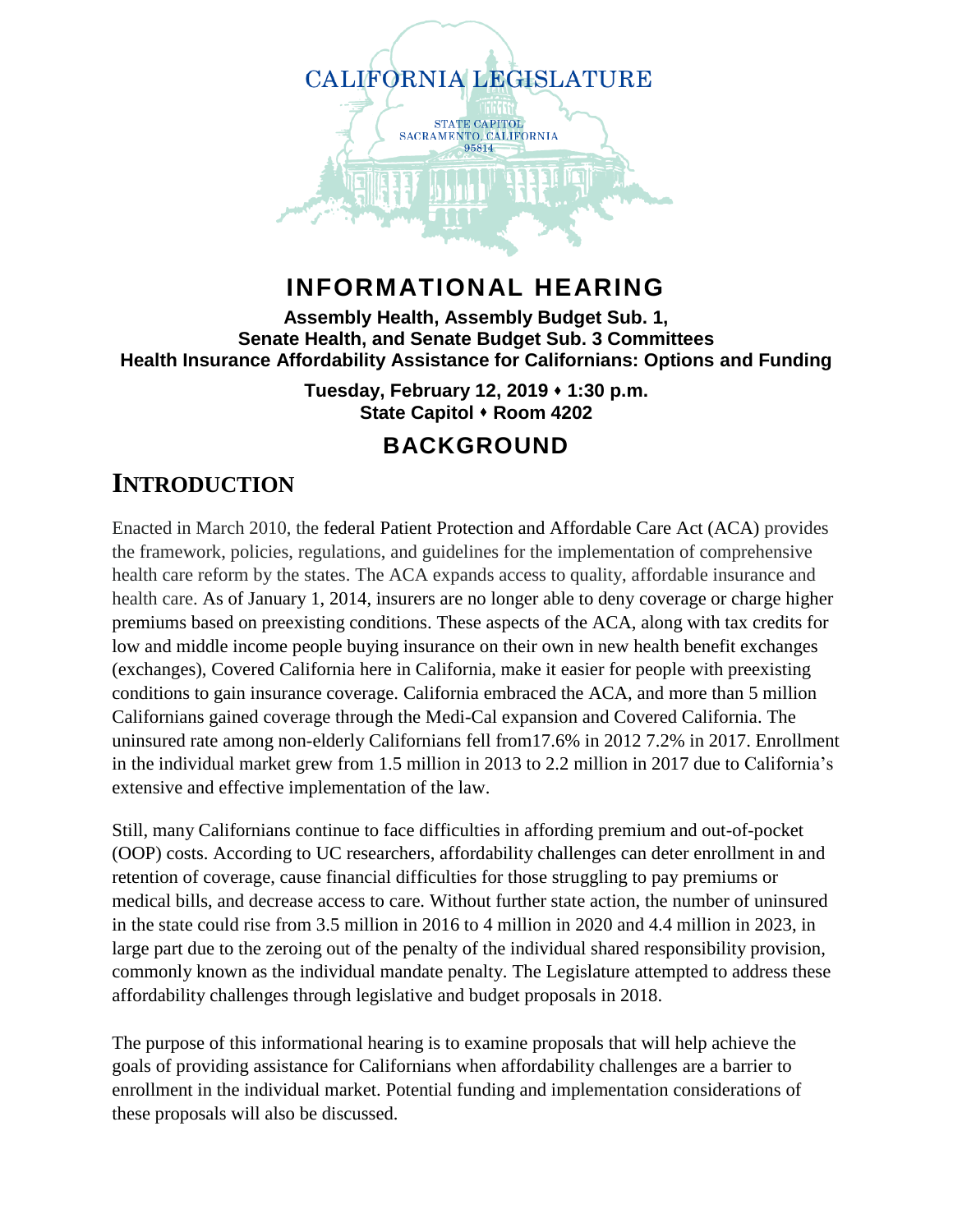# **THE AFFORDABLE CARE ACT**

**Benefits and coverage**. Prior to the ACA, covered benefits under a health plan or insurance policy varied from policy to policy. The ACA requires all health insurance plans offered in the individual and small group markets to provide a comprehensive package of items and services, known as essential health benefits, with no dollar limits<sup>1</sup>. The ACA also establishes various metal tiers (also known as Actuarial Value [AV]) of health insurance coverage. These tiers are used for three primary purposes: set the minimum amount of coverage many people must have to satisfy the requirement that they be insured or pay a federal tax penalty beginning in 2014; establishes standardized levels of insurance that individuals and small businesses can buy in exchanges or the outside market; and, as benchmarks for premium and cost-sharing subsidies provided to lower and middle income people buying insurance in exchanges.

The goal of the AV tiers is to make it easier for consumers to compare health plans. The four metal tiers required are: Platinum, with an AV of 90% or more; Gold, with an AV of 80% to 90%; Silver, with an AV of 70% to 80%; and, Bronze, with an AV of 60% to 70%. Health plans in the highest tier (Platinum) pay the highest percentage of an individual's expected medical costs (90%) and have higher premiums and lower copays and deductibles. Health plans in the lowest tier (Bronze) pay the lowest allowable percentage of medical expenses (60%) and have lower premiums and higher copays and deductibles.

**Federal financial assistance in the individual market***.* Under the ACA, qualified individuals are able to obtain financial assistance to help pay for health insurance premiums, also known as advance premium tax credits (APTCs) and cost-sharing reductions (CSRs) if health insurance is purchased through an exchange. A person must be a citizen or lawfully present, must have qualifying income (at or below 400% of the federal poverty level (FPL), which is approximately \$48,560 for a single individual and \$100,400 for a family of four in 2019), and not be eligible for government programs or have affordable coverage through an employer (which is considered affordable if the premium for the employee only, not including dependents, is less than 9.86% of the employee's household income for 2019).

**Individual market in California.** The ACA required exchanges to be established in every state by January 1, 2014, otherwise the federal government would establish one for the state. The central purpose of these new exchanges is to enable low and moderate income individuals and small employers to obtain affordable health coverage through a variety of insurance exchange models throughout the United States. Each state electing to establish an exchange must adopt the federal standards in law and rule, and have in effect a state law or regulation that implements these standards. The exchanges are required to carry out a number of different functions, including determining eligibility and enrolling individuals in appropriate plans; reporting enrollment to the federal government in order to facilitate the payment of APTC to the health insurance issuers;

l

<sup>&</sup>lt;sup>1</sup> These benefits fit into the following 10 categories: i) ambulatory patient services (outpatient care); ii) emergency services; iii) hospitalization; iv) maternity and newborn care; v) mental health and substance use disorder services, including behavioral health treatment; vi) prescription drugs; vii) rehabilitative and habilitative services and devices; viii) laboratory services; ix) preventive and wellness services and chronic disease management; and, x) pediatric services, including dental and vision care.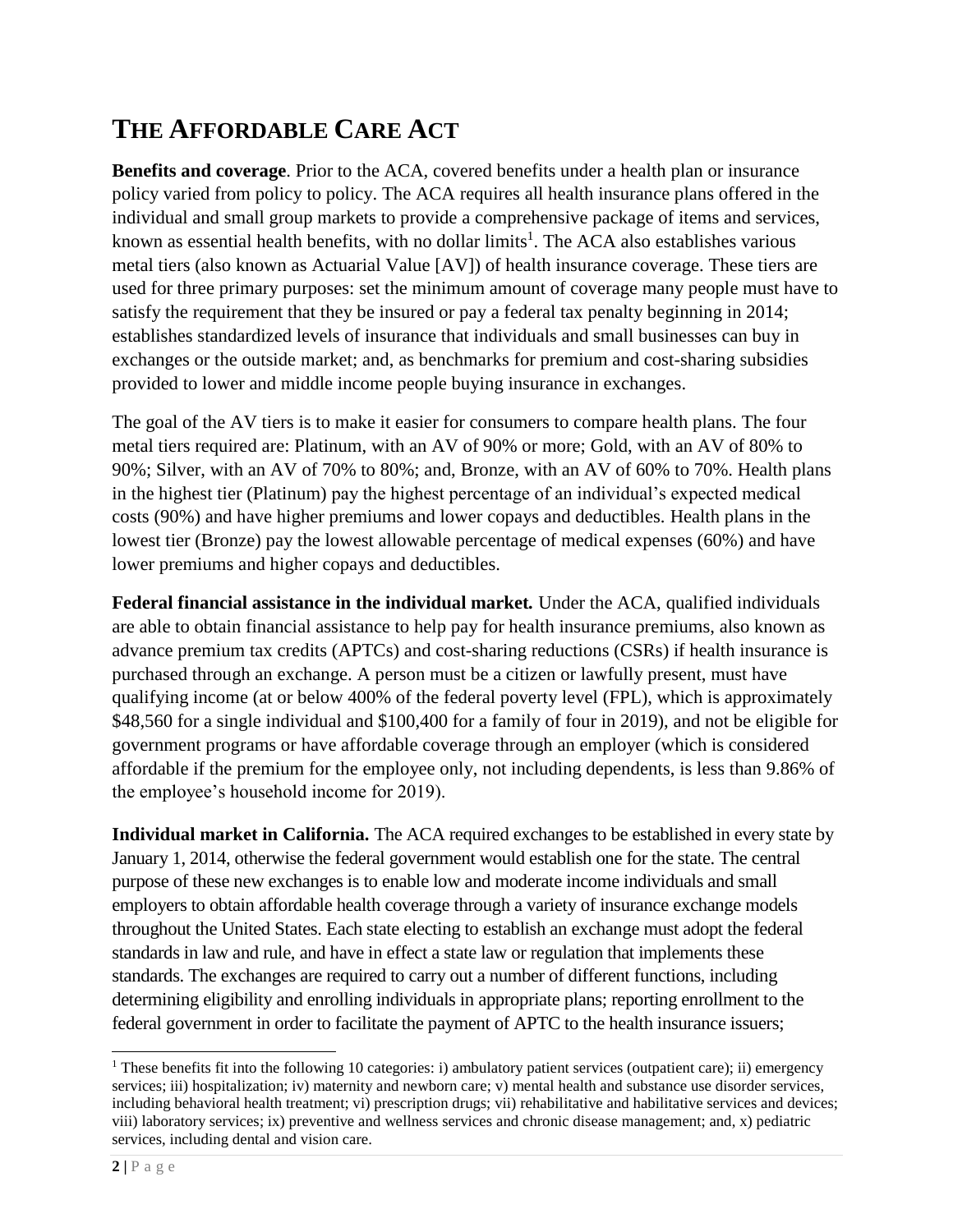conducting plan management activities; assisting consumers; ensuring plan accountability; and, providing financial management. Covered California was the first exchange in the nation created under the ACA.

In California, nearly 90%, or 1.2 million, of Covered California enrollees receive federal premium subsidies. ACA tax credits are available in advance, based on income information provided to Covered California, household size, age, and the cost of coverage in the area where individuals live. APTC are reconciled based on actual income when a person files income taxes. Covered California enrollees benefited from \$4.7 billion in federal tax credits in 2017. Eligibility under the ACA is calculated by the household modified adjusted gross income (MAGI) which is governed by the Internal Revenue Service, Medicaid, and Treasury regulations. For purposes of determining eligibility for APTC and CSR, Covered California uses an individual's MAGI.

In addition to APTC, low-income enrollees (those with incomes below 250% FPL) qualify for additional subsidies that reduce OOP costs, including deductibles and copayments. In California, these CSRs total over \$800 million in 2017. Of the enrollees that receive APTC, 70% have household incomes below 250% FPL, also qualifying them for CSRs.

According to Covered California, subsidized members pay on average \$115 per month in premiums, or about 20% of the average gross premium cost of \$558 per month. In addition, members enrolled in CSR plans receive reduced deductibles, copayments, and coinsurance estimated to be worth roughly \$131 per month on average. Unsubsidized consumers who do not qualify for APTC pay on average about \$446 per month in premiums. The difference in average gross premiums between the subsidized and unsubsidized membership is due to the enrollment in Bronze coverage is twice as high among unsubsidized enrollees.

Additionally, unsubsidized enrollees account for a significant population of the individual market. One million Californians are estimated to have been insured in the individual market outside of Covered California in 2017. An additional 160,000 unsubsidized individuals are enrolled through Covered California. While these individuals do not receive APTC or CSRs to lower their monthly costs, Covered California has taken steps to hold down gross premium increases. Each year, Covered California actively negotiates rates and contract terms with health plans and markets the availability of coverage to encourage healthy individuals to sign up. Actions taken by Covered California that lower premium increases directly benefit unsubsidized consumers since health plans must sell standard plan designs for the same price on and off the exchange.

**Individual market changes**. California has also taken steps toward ensuring a stable individual market in response to recent federal health policy changes. On October 12, 2017, the federal government announced it would no longer provide federal funding for CSR. Rather than rely on federal funding to pay for CSR, Covered California plans added an additional CSR "surcharge" to Silver plan rates for 2018. Covered California structured the surcharge in a way that protects as many consumers as possible from having to pay higher rates. Consumers who receive APTC to help them pay their premiums will receive an even higher amount of tax credit that will offset the surcharge.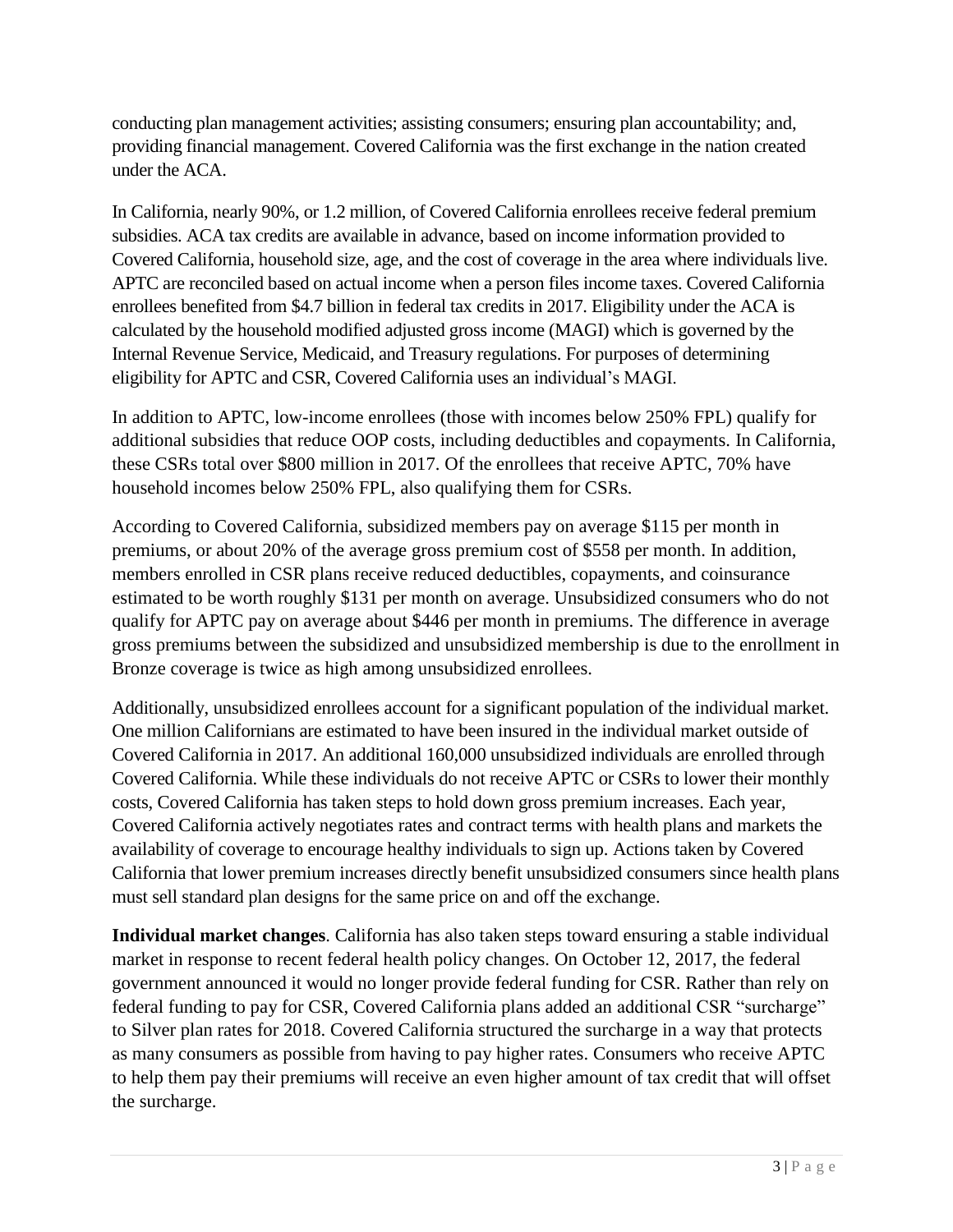Additionally, although the federal requirement for open enrollment is November 1 through December 15, California has maintained a three-month open enrollment period, twice as long as the open enrollment period in the 39 states that rely on the Federal exchange. Covered California spending on ACA marketing and outreach was projected to be 10 times greater than federal government spending in those states in 2018. With the goal of maintaining stability in the individual and small group markets, California also enacted laws in 2018<sup>2</sup> that ban the sale of short-term health plans and limit association health plans, in response to federal rules that expanded options for those types of plans that do not have the ACA's consumer protections.

Furthermore, the Tax Cuts and Jobs Act of 2017 set the tax penalty associated with the individual shared responsibility requirement to zero beginning in 2019. Although the consequences of this federal action within each state will vary based on a variety of factors, including the health of the state's risk pool, carrier competition, and the strength of marketing and outreach efforts, reduced enrollment in the individual market will have direct consequences, primarily in the form of higher premiums and a sicker, costlier population. UC researchers using the California Simulation of Insurance Markets microsimulation model projected that 150,000 to 450,000 more Californians will be uninsured in 2020 as a result of the penalty removal. In 2023, that number is expected to grow to between 490,000 and 790,000 more uninsured, compared to the projected number for 2023 had the penalty been maintained. The most substantial enrollment changes will occur in the individual market, where enrollment is projected to decline by 10.1% in 2020 and 14.4% in 2023. UC researchers estimate that, by 2020, approximately 530,000 subsidy-eligible individuals will be uninsured with 70%, or 370,000, having income between 201% and 400% FPL. An additional 500,000 individuals with income above 400% FPL but eligible to purchase coverage in the individual market will also be without coverage. In conjunction with the zero-dollar penalty, rising costs, lack of knowledge of subsidies, and affordability concerns act as deterrents to enrollment.

The individual mandate provision of the ACA requires taxpayers to have qualifying health coverage (also known as minimum essential coverage, [MEC]), qualify for a coverage exemption, or make an individual shared responsibility payment when filing their federal income tax return. All Covered California health plans meet MEC requirements. While the definition of affordability can depend on life circumstances, the ACA has allowed for MEC exemptions in cases where an individual cannot afford coverage because the minimum amount he or she must pay for the premiums is more than a certain percentage of his or her household income. Individuals are exempt from the ACA individual mandate if they lack access to affordable coverage, defined as costing less than 8.16% of household income in 2018. While the penalty associated with the individual mandate was zeroed out effective 2019, taxpayers must continue to report coverage, qualify for an exemption, or make an individual shared responsibility payment for tax years 2017 and 2018. For example, the fee amounts for 2017 was \$695 per adult or 2.5% of yearly household income.

 $\overline{a}$ <sup>2</sup> SB 910 (Hernandez), Chapter 687, Statutes of 2018, and SB 1375 (Hernandez), Chapter 700, Statutes of 2018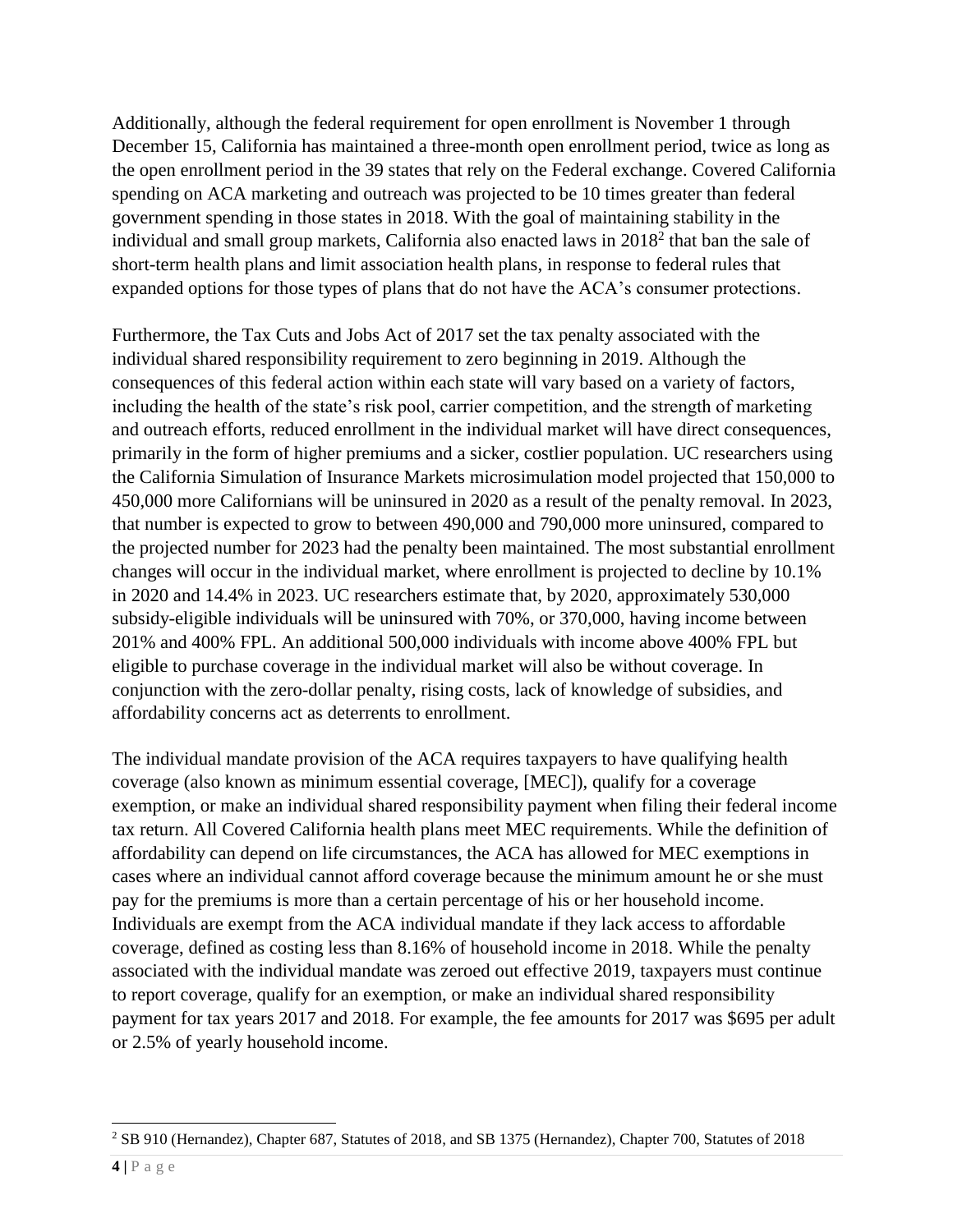#### **AFFORDABILITY CHALLENGES**

A March 2018 report (UC Labor Report), "California Policy Options for Improving Individual Market Affordability and Enrollment," estimates that there are at least 1.2 million Californians who remain uninsured despite being eligible to purchase insurance through Covered California, with or without subsidies. This is the second largest group of uninsured residents in the state, after undocumented residents, who are excluded from the ACA and Medicaid under federal law. In 2014 through 2016, cost was identified as the top reason for lacking insurance among uninsured citizens in California, regardless of income level, according to the California Health Interview Survey. The vast majority of citizens who tried to purchase insurance through Covered California but ultimately remained uninsured said they found it difficult to find an affordable plan. Below are some of the affordability challenges for specific income groups.

**Under 400% FPL** (under \$48,560 for a single individual and \$100,400 for a family of four in 2019). Even with ACA subsidies, combined premium and OOP spending in the individual market can exceed 10% of income for some Californians with median OOP spending, and can reach 20% to 30% of income for some with very high medical use. The vast majority of Americans eligible for ACA premium subsidies based on income do not have liquid assets sufficient to cover a \$6,300 deductible for a Bronze plan. Research has shown that high OOP costs can be a barrier to care and cause financial problems. OOP costs are a major consideration in an individual's enrollment decisions.

**Over 400% FPL** (over \$48,560 for a single individual and \$100,400 for a family of four in 2019). Many middle-class Californians are not protected by the ACA's cap on premium contributions because their income is above the level needed to qualify for APTC. Once household income exceeds 400% of the FPL, sometimes referred to as the "tax credit cliff," consumers are abruptly cut off from any federal assistance. Premiums for consumers who are ineligible for tax credits are on average nearly four times the premiums of similar consumers receiving financial assistance and they are growing more rapidly.

**Cost of living.** The high cost of living in California and broader financial insecurity may exacerbate health insurance affordability concerns for some individual. ACA premium subsidies are based on the FPL, but the higher cost of living in California may squeeze some families' ability to afford healthcare. The upper income limit for premium subsidies under the ACA, four times the FPL, is equivalent to five times that level in California and six times that level in San Francisco. In all California counties, some individuals face an affordability gap in that they earn too much to qualify for Medi-Cal with no premiums or cost sharing, but do not earn enough to afford Covered California insurance even with subsidies, based on a household budget analysis. Some citizens and lawfully present immigrants lack access to coverage that meets ACA affordability standards. Affordability can be a challenge for people who earn too much to be eligible for premium subsidies, especially for those age 50 or older and those who have family income between \$48,240 and \$72,360 for a single individual. In every region of California, premiums for some of these individuals exceed the standard of affordability under the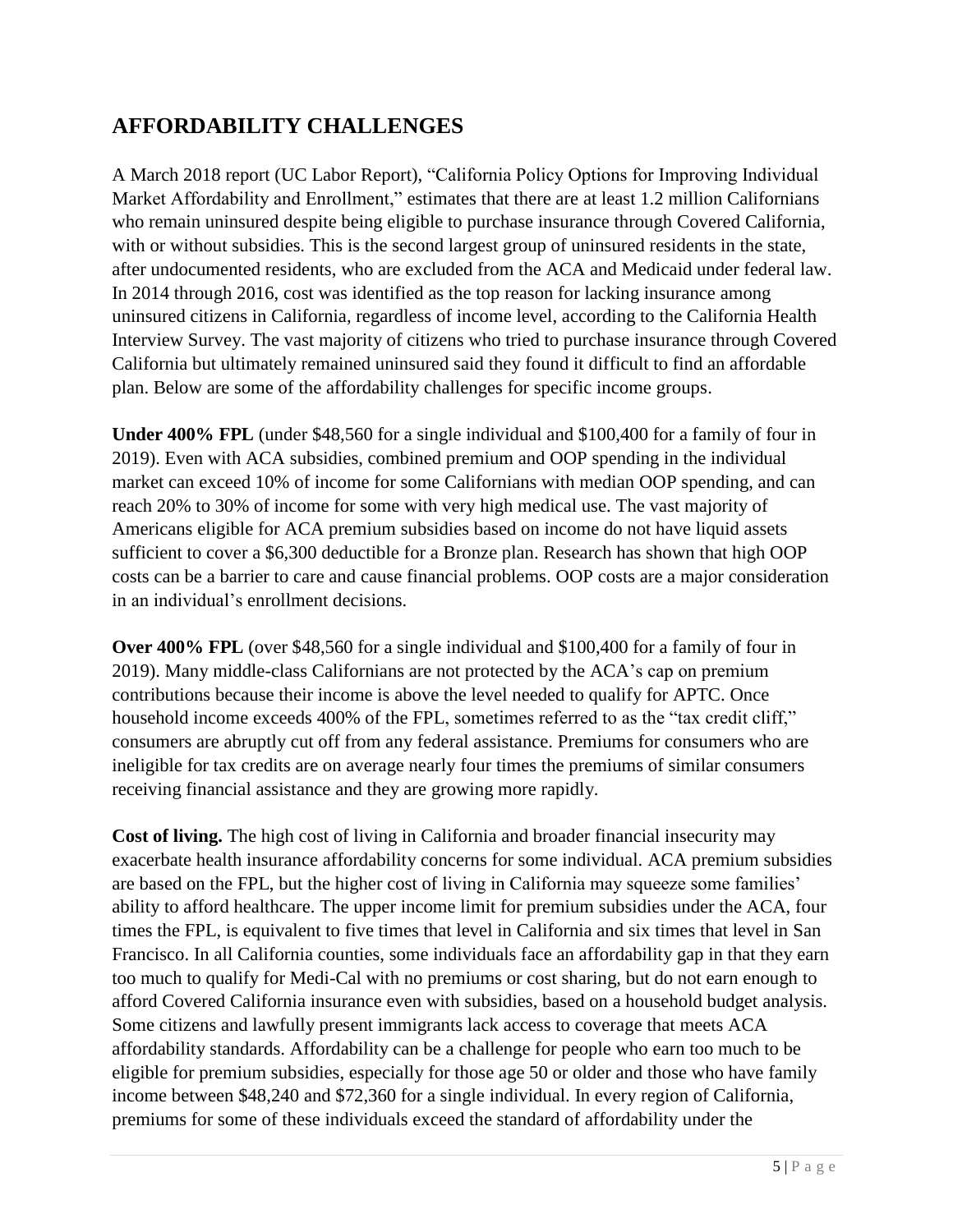ACA individual mandate. Some Californians have access to neither affordable employersponsored insurance nor affordable individual market coverage.

**2018 activities.** Four bills were introduced in the Legislature in 2018 related to affordability assistance and funding was included in the Assembly's version of the 2018-19 Budget.

The Assembly Budget Subcommittee on Health and Human Services approved a \$1 billion package of proposals that included a comprehensive set of reforms to California's health care system to increase insurance coverage and access to care, improve quality of care, and make health care more affordable. The Assembly's proposal included: \$300 million to provide enhanced premium assistance to low-income individuals and families covered in California; and \$200 to 250 million to establish a refundable tax credit for people with income levels between 400-600% FPL for enrollees in the individual market.

Although no funding was included in the final Budget, AB 1810 (Committee on Budget, Chapter 34, Statutes of 2018), the Budget health trailer bill, included a requirement that Covered California, in consultation with stakeholders and the Legislature, develop options for providing financial assistance to low- and middle-income Californians to help them access health care coverage with respect to individual coverage made available in Covered California. The bill called for Covered California to submit these options to the Legislature, Governor, and Council on Health Care Delivery Systems (also established by AB 1810) by February 1, 2019. Covered California was directed to include in the report options to assist individuals who pay a significant percentage of their income on premiums, even if they receive federal financial assistance, and to include individuals with an annual income of up to 600% FPL. AB 1810 required the options to consider maximizing all available federal funding and determine whether federal financial participation for Medi-Cal would be jeopardized.

The other bill proposals are summarized below.

SB 1255 (Hernandez) would have required Covered California to administer financial assistance to help low- and middle-income Californians access affordable health care coverage with respect to individual coverage made available in Covered California, with priority given to any individual whose premium payment is equal to or greater than 8% of his or her annual household income. The bill would have applied to people with income above and below 400% FPL and would have included as financial assistance, cost sharing reductions as well as premium subsidies. The Senate Appropriations Committee indicated that costs of California Healthcare Eligibility, Enrollment, and Retention System (CalHEERS) automation changes, were estimated in the low-mid tens of millions, and there would be significant costs (likely in the low hundreds of millions) in order to identify eligible individuals and administer the financial assistance, which could be in either advanced or refundable credit toward the premium payment, or through cost-sharing. The Senate Appropriations Committee analysis also indicated there could be possible changes to the amount received in federal credit depending on how financial assistance is provided – whether by subsidy or cost-sharing. SB 1255 was held in the Assembly Appropriations Committee.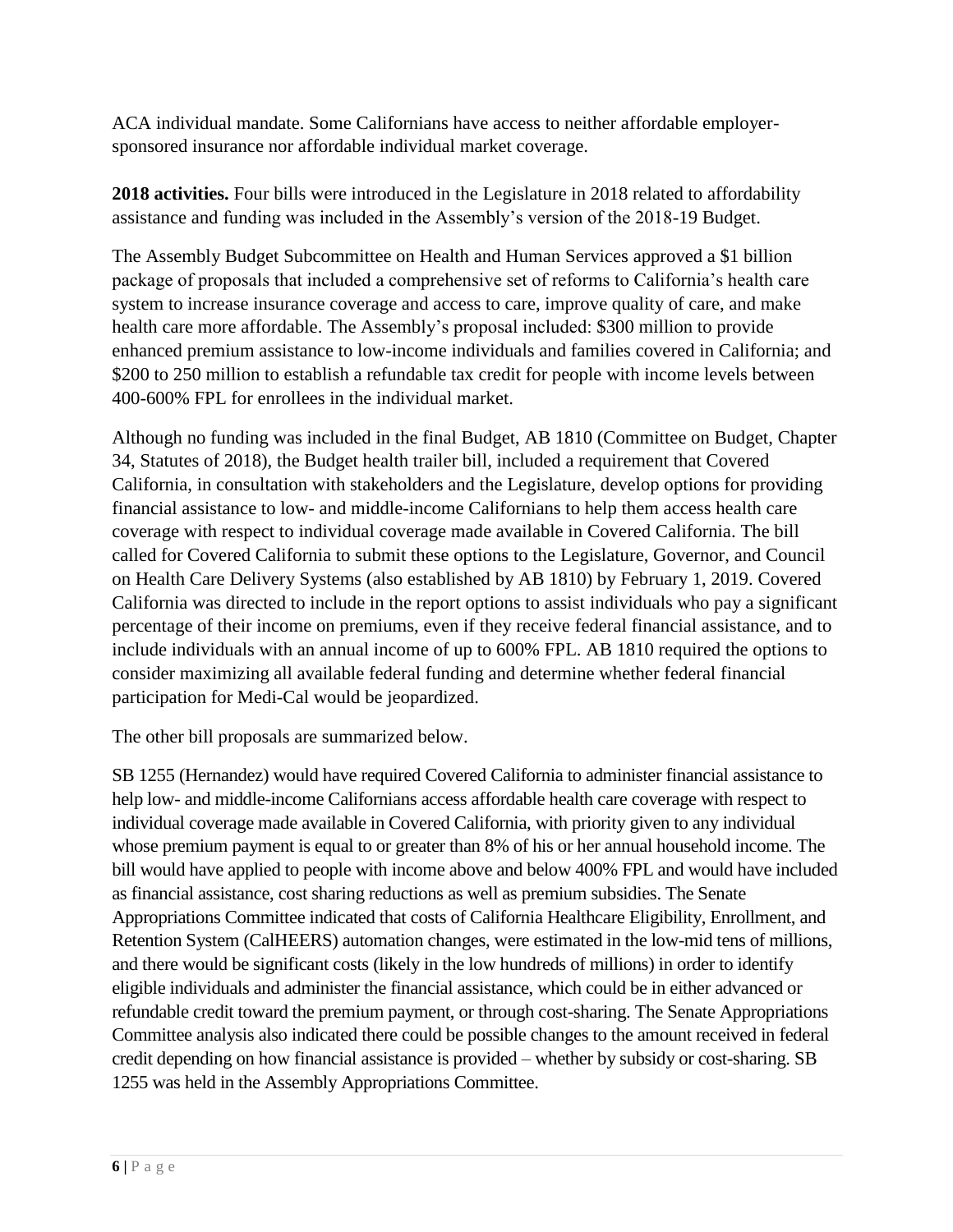AB 2459 (Friedman) would have enacted a credit against the personal income tax to subsidize the purchase by income-eligible individuals (income between 400-600% FPL) of health coverage through Covered California. The credit would have been equal to the portion of the cost of health insurance premiums of the lowest cost Bronze plan that exceeds 8% of the taxpayer's MAGI. The bill designated Covered California as the certifying agency for the credit, and required Covered California to send the certification both to the taxpayer and Franchise Tax Board (FTB). According to the Senate Appropriations Committee analysis, the FTB estimated that the bill would have resulted in General Fund (GF) revenue losses of \$40 million in 2018-19, \$70 million in 2019-20, and \$75 million in 2020-21. FTB indicated that it would incur annual administrative costs of \$1.4 million to develop, program and test revisions to existing systems, and staff the additional workload. Covered California indicated that the bill would have resulted in one-time information technology costs to make changes to CalHEERS in order to calculate the tax credits, and ongoing operational costs to certify the credit, and provide the certification to both the consumer and the FTB. Covered California anticipated that costs could reach the low millions of dollars. The Senate Appropriations Committee analysis also indicated that an estimated 26,000 individual taxpayers would qualify and the average individual would have received a premium credit of \$2,600, resulting in an estimated \$67 million in credits generated. AB 2459 was held in the Senate Appropriations Committee.

AB 2565 (Chiu) would have required Covered California to provide enhanced premium assistance on a sliding scale basis to households with income below 400% FPL in addition to APTCs provided under the ACA. According the Senate Appropriations Committee analysis, Covered California estimated a range of several hundred million to \$500 million dollars annually with unknown onetime and ongoing operational costs. AB 2565 was held in the Senate Appropriations Committee.

AB 3148 (Arambula) would have required Covered California to offer additional cost sharing financial assistance to those who are otherwise eligible for federal premium Tax Credits and who have incomes determined to be below 400% FPL, such that individuals with incomes between 200- 299% FPL would be offered products with an AV of 87%, with the benefit design consistent with the benefit design for cost sharing reduction benefits offered to those with incomes between 150- 200% FPL; and, individuals with incomes between 300-400% FPL would be offered products with an AV of 80%, with the benefit design consistent with that of a Gold level of coverage. According to the Assembly Appropriations Committee, the GF costs to provide cost-sharing subsidies would be roughly \$500 million annually, according to preliminary estimates from the UC Berkeley Labor Center. This assumes the higher-AV plans specified are offered to individuals at premium levels that would otherwise apply to lower-AV Silver plans. Additionally, there would be unknown, significant one-time and ongoing operational costs to Covered California, including: one-time costs, likely in the millions of dollars for information technology changes to the CalHEERS eligibility and enrollment system, and to create accounting and payment systems to handle subsidy payments; potentially significant, unknown one-time training and outreach costs to agents, enrollers, health plans, counties, and Covered California staff; and, significant, unknown ongoing costs, potentially in the millions of dollars annually, to administer cost-sharing subsidies. AB 3148 was held in the Assembly Appropriations Committee.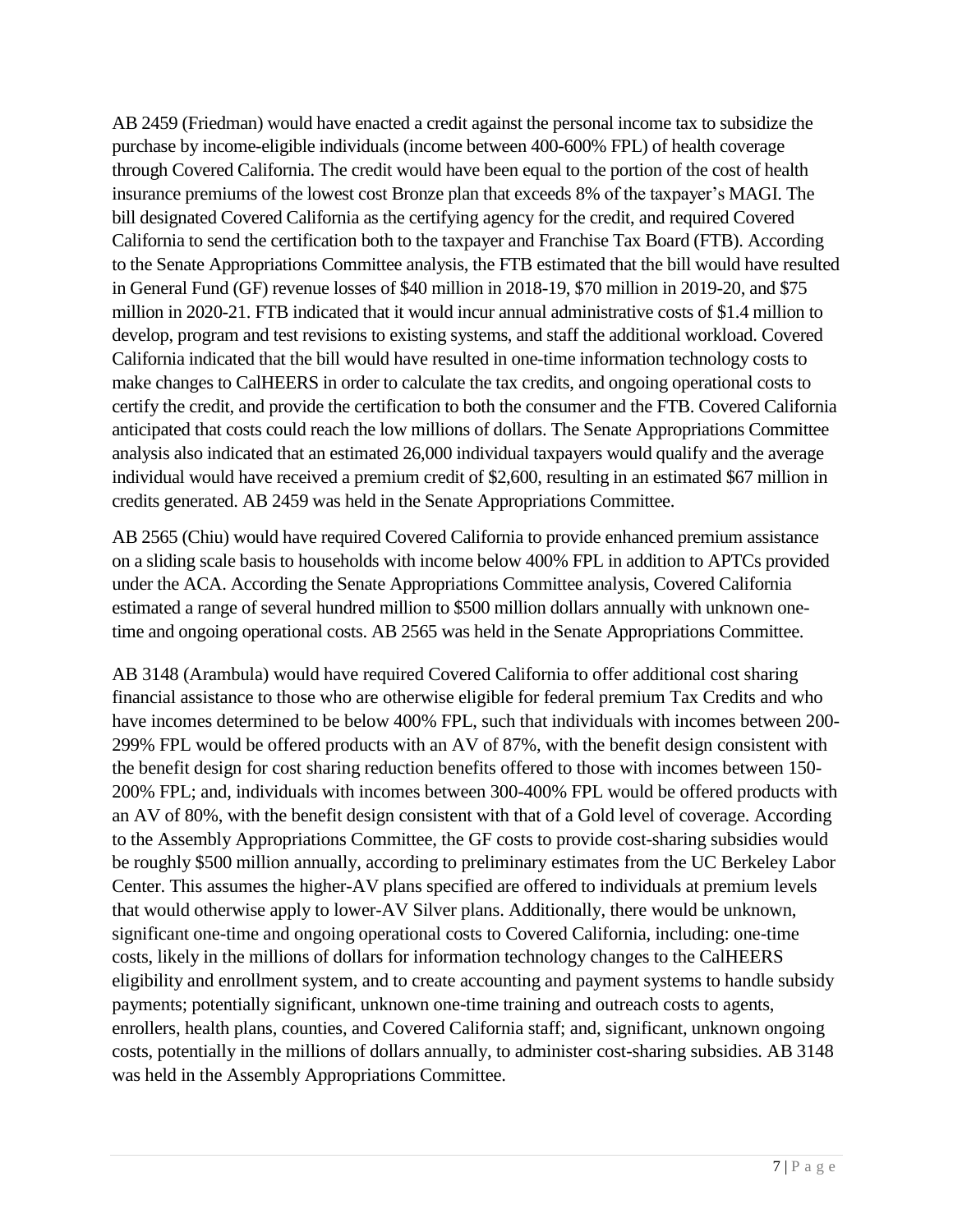This year at least four bills have been introduced and the Governor has included proposals in his proposed 2019-20 budget to address affordability concerns. These bills and the Governor's Budget proposals are summarized below.

SB 65 (Pan) would require Covered California to administer financial assistance to help low-income and middle-income Californians access affordable health care coverage with respect to individual coverage available through Covered California. This bill would require Covered California to implement a maximum premium contribution equal to or lower than 8% of the enrollee's annual household income for an individual whose income is equal to or lower than 400% FPL; and equal to the maximum premium contribution prescribed in the ACA for an individual whose income exceeds 400% FPL. This bill would also reduce copays and deductibles for any individual whose income is between 200-400% FPL.

AB 174 (Wood) would permit, for each taxable year beginning on or after January 1, 2020, a credit under the Personal Income Tax Law in an amount equal to the cost of health insurance premiums of the lowest cost Bronze plan for the qualified individual or the qualified individual's dependent that exceeds 8%, but no more than an unspecified percentage, of the qualified individual's modified adjusted gross income. This bill would also provide a taxpayer with an allowable credit in excess of that liability and requires on or before January 1, 2024, the Legislative Analyst's Office to report on the number of qualified individuals who claimed the credit, the average and median credit amounts claimed, and the effectiveness of the credit in reducing health care costs.

SB 175 (Pan) and AB 414 (Bonta) would enforce the ACA penalty for not having health insurance beginning in 2020 based on the federal methodology that was in place as of December 15, 2017. These bills would require Covered California to determine if a penalty is to be assessed or an exemption granted and requires the Franchise Tax Board to collect the penalty through the tax payment process. These bills also require penalty revenue to be used to improve the affordability of healthcare coverage for Californians.

Included in the 2019-20 budget proposed by Governor Newsom is a proposal to increase subsidies through Covered California for individuals with incomes between 250-400% FPL, and expand subsidies to individuals with incomes between 400-600% FPL to increase coverage and promote affordability. The increased subsidies will be funded by revenues generated by establishing a state individual mandate, modeled on the federal requirement enacted as part of the ACA, to obtain comprehensive health care coverage or pay a penalty. The proposed subsidies and state mandate will promote health care affordability, coverage, and use of preventative care, as well as decrease uncompensated care and county indigent health care costs. The FTB would implement the penalty and Covered California would administer the subsidies.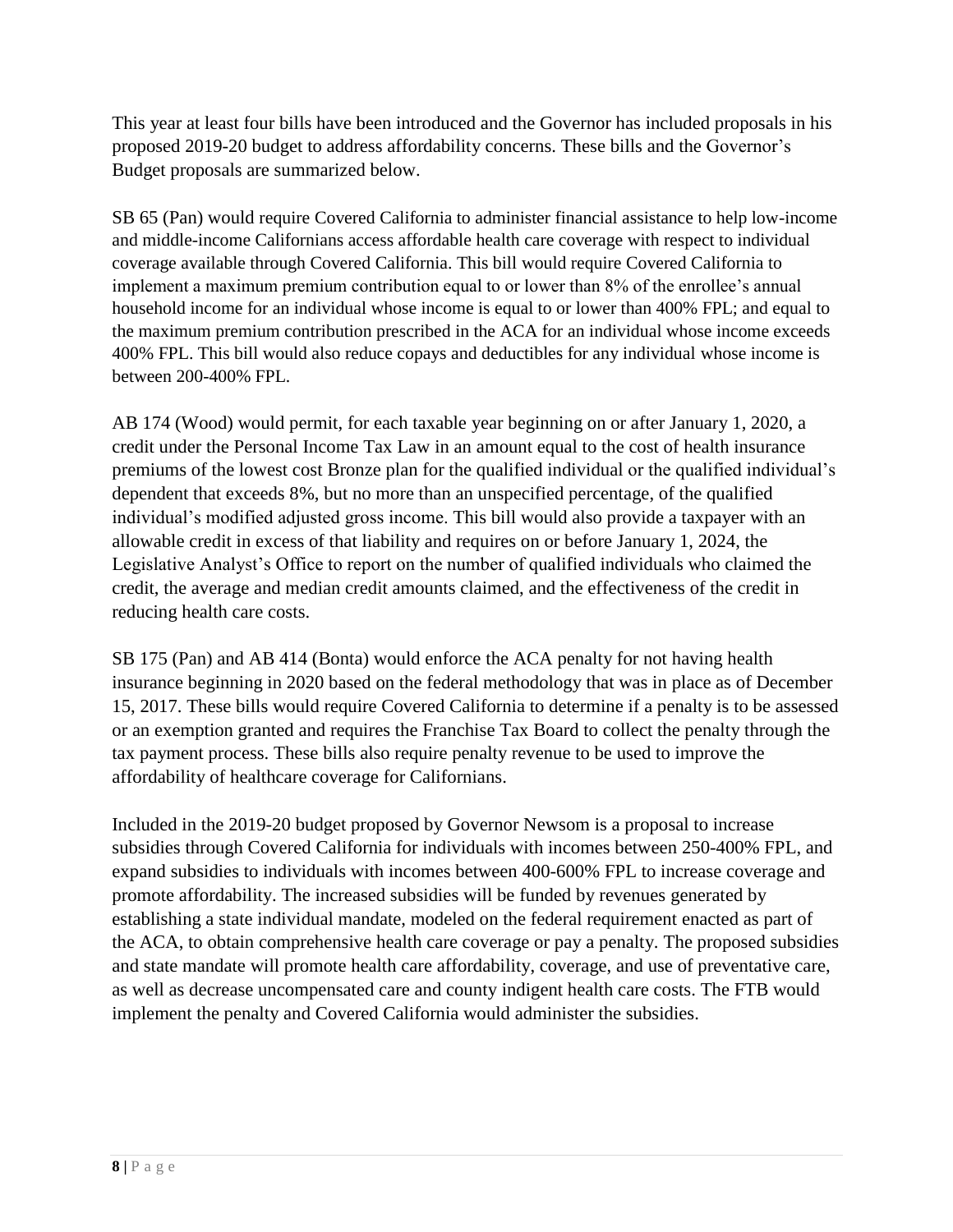#### **AB 1810 REPORT**

 $\overline{a}$ 

On February 1, 2019, Covered California submitted its report, "Options to Improve Affordability in California's Individual Health Insurance Market," to the Governor and Legislature as required by AB 1810. The report presents policy options based on four elements of the ACA: 1) premium subsidies; 2) cost-sharing subsidies; 3) individual mandate to purchase insurance or pay a penalty; and, 4) reinsurance (which transfers funds to individual market insurance plans with higher-cost enrollees from all individual and group health insurance carriers and third party payers).<sup>3</sup> A brief summary of the options included in the report are below.

*Policy Option 1*: Enhance and extend premium and cost-sharing support by adjusting the limit on the amount of premium contribution that must be paid by an individual who qualifies for the APTC so that someone with income: between 0-138% FPL pays nothing; between 138-400% FPL has a cap on premium that rises linearly up to 8% of their income; between 400-600% FPL has a cap on premium that rises linearly from 8-12% of their income; and, 600% and above has a cap that rises linearly from 12-15% of their income.

Additionally, cost-sharing support would be expanded such that someone with income between: 150-200% FPL would be able to shift to a plan with 94% AV; 200-250% FPL would be able to shift to a plan with 87% AV; and, 250-400% would be able to shift to a plan with 80% AV. This option significantly increases new enrollment  $(+290,000)$  but of the three policy options by the least amount. This option eliminates the APTC cliff, brings in \$670 million in APTCs for Californians and reduces premiums for 662,000 people off-exchange on average by \$18 less per month and 1.3 million people on-exchange on average by \$39 per month. This option shifts more people into higher AV coverage and would result in \$2.2 billion in new state spending. Administrative costs to state departments to operationalize these options are not included in the new state spending estimates.

*Policy Option 2*: The same as Policy Option 1 with the addition of a state-level individual mandate and penalty modeled on the ACA framework in place in 2018. This option significantly increases new enrollment (+648,000) at the lowest amount of new state spending (\$2.1 million) because of the mandate to purchase insurance. This option eliminates the APTC cliff, brings in \$975 million in APTC for Californians and reduces premiums a bit more than option 1 for 662,000 people off-exchange (on average \$41 less per month). This option also shifts more people into higher AV coverage. New state spending is slightly less than Policy Option 1 if costs are offset by revenue generated by people who pay the penalty instead of purchasing health insurance, which is estimated at approximately \$441 million. The individual mandate estimate undercounts penalty payers because it is limited to estimates of people in the individual market

<sup>&</sup>lt;sup>3</sup> This was a temporary federal program that was available from 2014 to 2016. Some states have created their own reinsurance programs funded with a combination of state and federal dollars obtained through state innovation waivers allowed under Section 1332 of the ACA. Section 1332 of the ACA permits a state to apply for a waiver to pursue innovative strategies for providing their residents with access to high quality, affordable health insurance while retaining the basic protections of the ACA.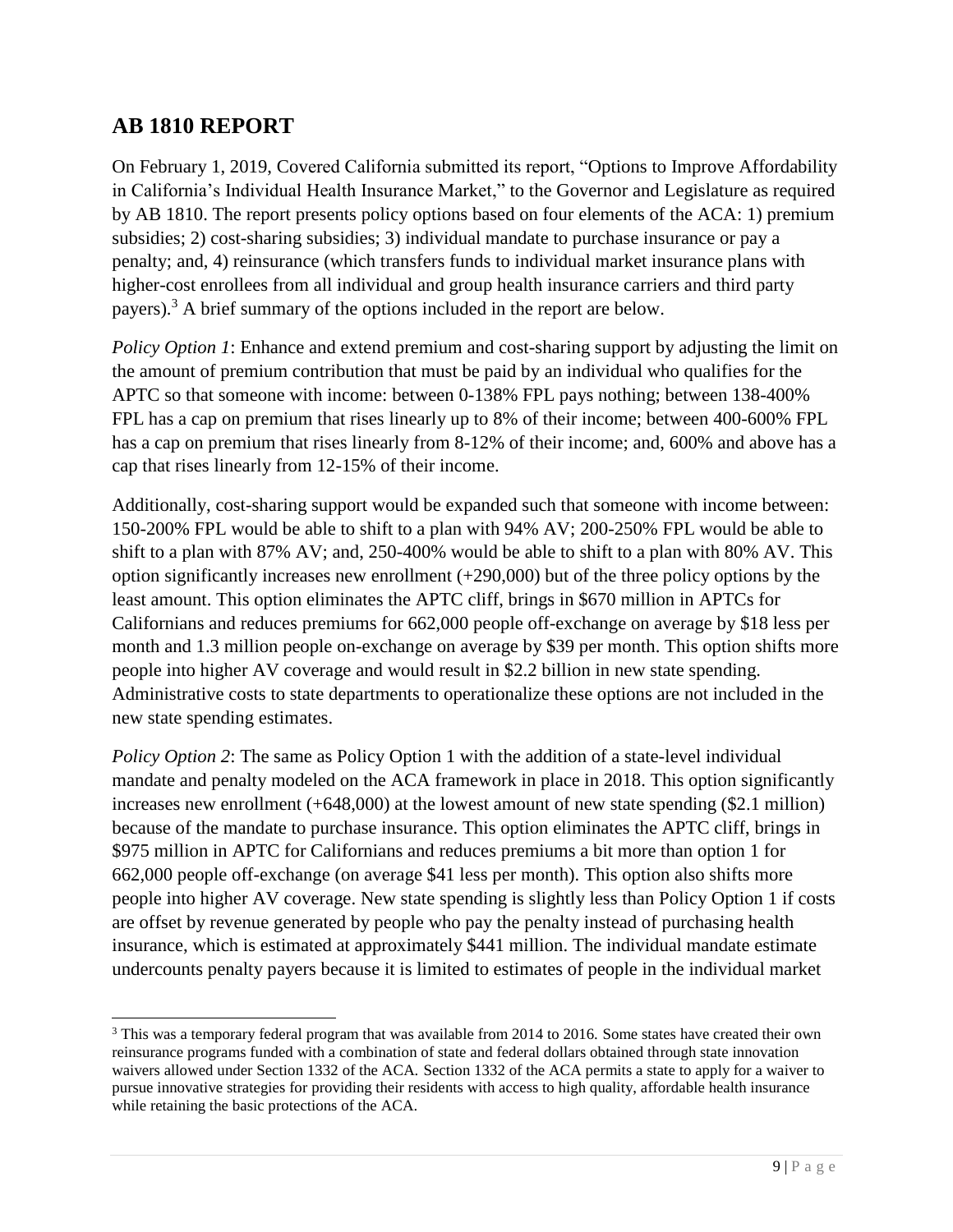who are likely not to take up insurance and does not include people with employer based group coverage who opt not to take up coverage.

*Policy Option 3*: The same as Policy Option 2 with the addition of a reinsurance program modeled on the temporary federal reinsurance program funded at a level that would lower gross premiums by 10%. This option increases new enrollment in the individual market the highest level of the three options (+764,000) because of the reduction in premiums for all. Like the other options it shifts more people into higher AV coverage, and eliminates the APTC cliff. It reduces premiums for the 662,000 people off-exchange on average of \$111 per month (the most of all of the three policy options). However, this option would reduce APTCs to Californians by \$331 million because reinsurance brings down the premium cost which has a direct impact on APTC amounts. This option subjects Californians to approximately \$393 million in penalty payments because of individual mandate. New state spending would be \$2.7 billion. The total new spending estimate of \$4.2 billion is offset by the penalty revenue and assumes California successfully negotiates with the federal government to maintain \$1.1 billion in federal funding under a 1332 waiver.

The AB 1810 report also includes targeted affordability enhancements for three populations: individuals with income under 400% FPL; individuals with income under 600% FPL; individuals with income over 400% FPL; and models the individual mandate without other policy changes.

*Targeted Option 1* (T1) is premium support that lowers premium contribution caps so that someone with income: between 0-138% FPL pays nothing; between 138-250% FPL has a cap that rises linearly up to 8% of their income; and between 250-400% FPL has a cap that rises linearly from 8-9% of their income. T1 brings in new enrollment of 70,000 for \$425 million in new state spending. This option brings in \$125 million in APTC s and reduces off-exchange premiums on average to 807,000 people by \$7 per month.

*Targeted Option 2* (T2) is cost sharing reductions so that individuals with income between 200- 400% FPL get plans with AV of 80%. This brings in new enrollment of 27,000 for \$215 million in new state spending. T2 allows 729,000 existing Covered California enrollees to take advantage of new cost-sharing subsidies. This option brings in \$63 million in APTC to Californians and reduces off-exchange premiums on average to 807,000 people by \$3 per month.

*Targeted Option 3* (T3) is premium support up to 600% FPL by creating a contribution cap of 9.86% at 400% FPL rising linearly to 15% at 600% FPL. This option is a combination of T1 and T5. This option brings in new enrollment of 125,000 for \$765 million in new state spending. This option brings in \$45 million in APTCs to Californians and reduces off-exchange premiums on average to 662,000 people by \$14 per month.

*Targeted Option 4* (T4) is T3 with an individual mandate. This option brings in new enrollment of 478,000 for \$409 million in new state spending. This option brings in \$637 million in APTCs to Californians and reduces off-exchange premiums on average to 662,000 people by \$31 per month. Californians would be subject to at least \$482 million in penalty assessments which could offset total new state spending of \$891 million.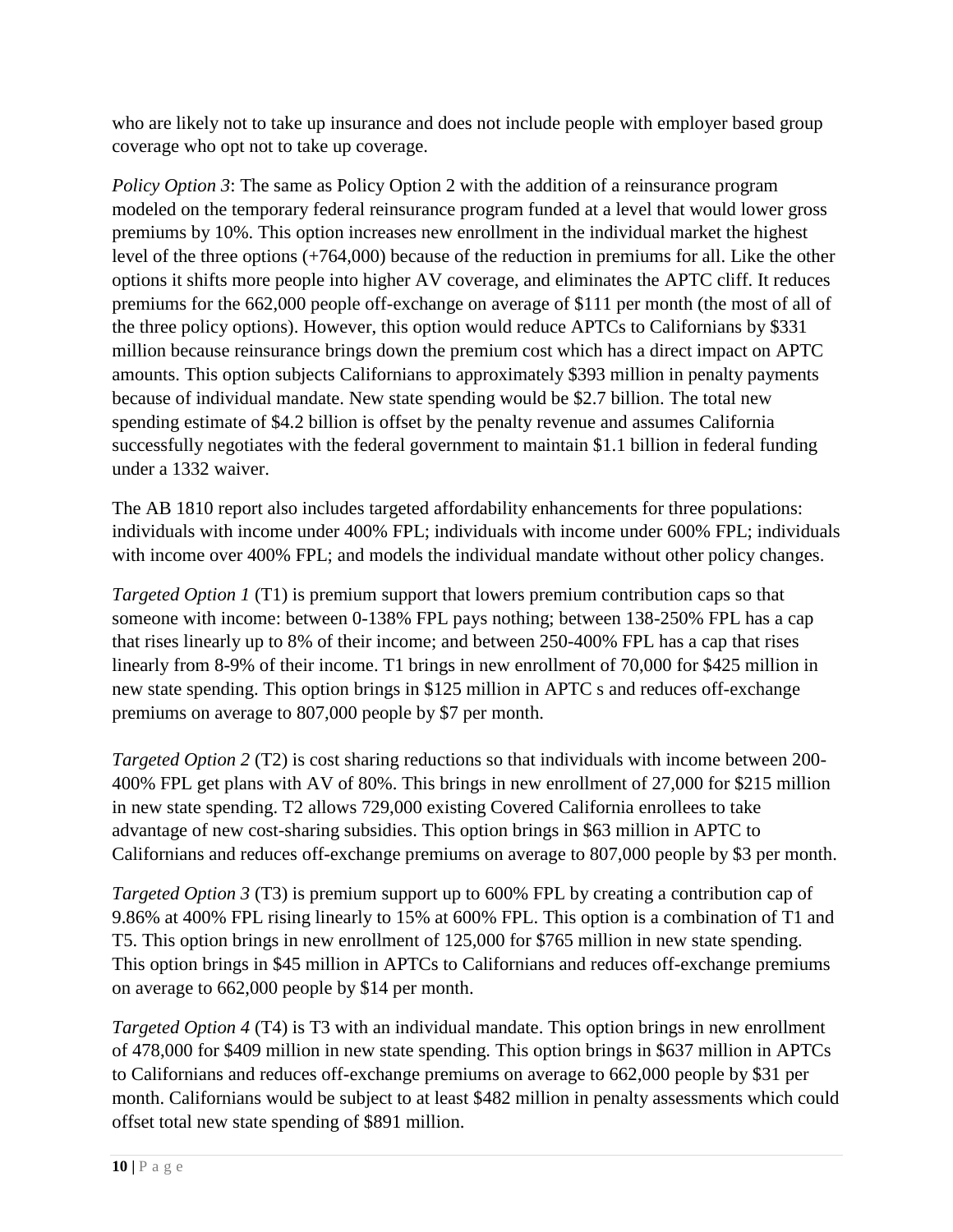*Targeted Option 5* (T5) lowers premium contributions for consumers earning between 400-600% FPL. Sets cap at 9.86% of income to align with ACA and cap rises linearly to 15% at 600% FPL. This option brings in new enrollment of 47,000 for \$285 million in new state spending. This option reduces APTCs to Californians by \$44 million and reduces off-exchange premiums on average to 662,000 people by \$5 per month.

*Targeted Option 6* (T6) lowers premium contributions for consumers across the income spectrum with a cap of 9.86% for an individual with income at 400% FPL rising linearly to 15% at 1200% and up. This option brings in new enrollment of 50,000 for \$324 million in new state spending. This option also reduces APTCs to Californians by \$44 million and reduces off-exchange premiums on average to 662,000 people by \$5 per month.

*Targeted Option 7* (T7) creates a state reinsurance which lowers gross premiums by 10% per year. This option brings in new enrollment of 118,000 for \$1.5 billion in new state spending (potentially offset by \$878 million if federal 1332 waiver funding estimates are approved by the federal government). This option reduces premiums off-exchange to 807,000 Californians on average by approximately \$70 per month. This option reduces APTCs to Californians by \$878 million.

*Targeted Option 8* (T8) reinstates the individual mandate penalty. This option brings in new enrollment of 359,000 in 2021 with no new state spending (except associated with administrative costs to state agencies). This option reduces off-exchange premiums by \$24 per month for 807,000 Californians but also subjects Californians to \$526 million in penalty assessments. This option also reduces APTCs to Californians by \$426 million.

*Note*: Individuals affected by the "family glitch" would benefit from lower premiums as a result of many of the modeled policy options presented in the AB 1810 report. However, none of the options model state subsidies for individuals affected by the family glitch. The family glitch is when an employee's spouse and children are not eligible for premium subsidies through Covered California because the employee-only premiums are affordable under the ACA definition for the purposes of determining APTC eligibility.

**Implementation considerations.** The options in the AB 1810 report assume implementation in 2021. Policymakers will need to evaluate the various policy choices in terms of cost, operational issues, and policy objective. Some considerations include whether or not premium credits are advanceable (which allow monthly premium reductions) or refundable through the income tax system. Additionally, policymakers will need to determine how state subsidies overlay with federal subsidies and how a state individual mandate would interact with the federal mandate if Congress reinstates the penalty at some point in the future. Policymakers should also consider the extent to which the mandate would be applied prior to or at the same time as state subsidies become available.